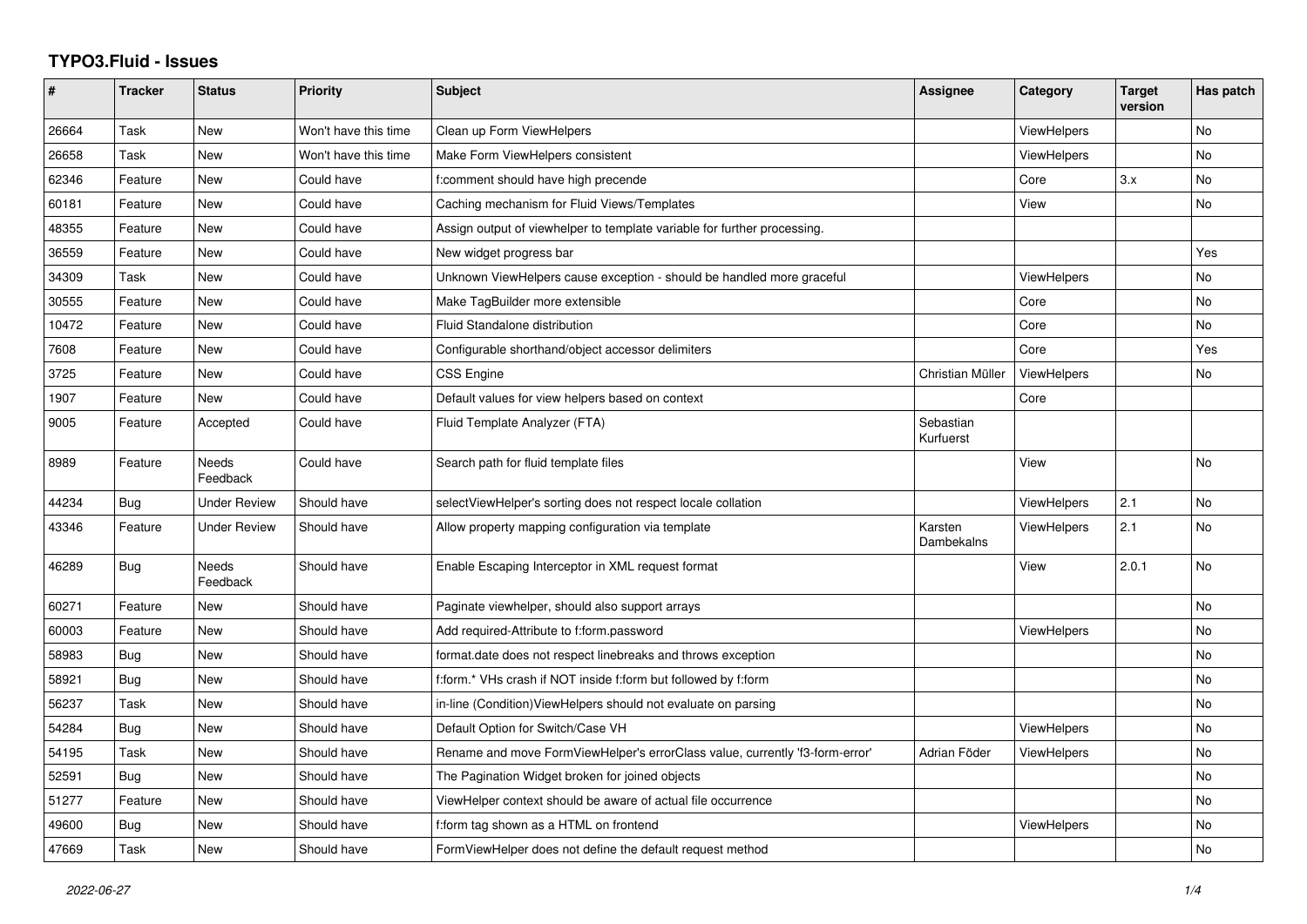| #     | <b>Tracker</b> | <b>Status</b> | <b>Priority</b> | <b>Subject</b>                                                                                              | <b>Assignee</b>        | Category    | <b>Target</b><br>version | Has patch |
|-------|----------------|---------------|-----------------|-------------------------------------------------------------------------------------------------------------|------------------------|-------------|--------------------------|-----------|
| 46545 | Feature        | New           | Should have     | Better support for arrays in options of SelectViewHelper                                                    |                        |             |                          | <b>No</b> |
| 45394 | Task           | New           | Should have     | Forwardport Unit test for standalone view                                                                   |                        | View        |                          | No        |
| 45153 | Feature        | New           | Should have     | f:be.menus.actionMenuItem - Detection of the current select option is insufficient                          |                        |             |                          | No        |
| 43072 | Task           | New           | Should have     | Remove TOKENS for adding templates fallback in Backporter                                                   |                        | View        |                          | No        |
| 43071 | Task           | New           | Should have     | Remove TOKENS for adding fallback teplates in B                                                             |                        |             |                          | No        |
| 42743 | Task           | New           | Should have     | Remove inline style for hidden form fields                                                                  |                        |             |                          | No        |
| 42397 | Feature        | New           | Should have     | Missing viewhelper for general links                                                                        |                        |             |                          | No        |
| 40081 | Feature        | New           | Should have     | Allow assigned variables as keys in arrays                                                                  |                        |             |                          | No        |
| 39990 | Bug            | New           | Should have     | Same form twice in one template: hidden fields for empty values are only rendered<br>once                   |                        | Core        |                          | No        |
| 39936 | Feature        | New           | Should have     | registerTagAttribute should handle default values                                                           |                        | ViewHelpers |                          | No        |
| 38130 | Feature        | New           | Should have     | Checkboxes and multiple select fields should have an assignable default value                               |                        |             |                          | No        |
| 37619 | Bug            | New           | Should have     | Fatal Error when using variable in name attribute of Section ViewHelper                                     |                        | ViewHelpers |                          | No        |
| 37095 | Feature        | New           | Should have     | It should be possible to set a different template on a Fluid TemplateView inside an<br>action               | Christopher<br>Hlubek  |             |                          | No        |
| 36655 | Bug            | New           | Should have     | <b>Pagination Links</b>                                                                                     |                        | Widgets     |                          | No        |
| 36410 | Feature        | New           | Should have     | Allow templates to send arguments back to layout                                                            |                        | ViewHelpers |                          | No        |
| 33215 | Feature        | New           | Should have     | RFC: Dynamic values in ObjectAccess paths                                                                   |                        |             |                          | No        |
| 32035 | Task           | New           | Should have     | Improve fluid error messages                                                                                |                        | Core        |                          | Yes       |
| 31955 | Feature        | New           | Should have     | f:uri.widget                                                                                                |                        | Widgets     |                          | No        |
| 30937 | Bug            | New           | Should have     | CropViewHelper stringToTruncate can't be supplied so it can't be easily extended                            |                        | ViewHelpers |                          | Yes       |
| 28554 | Bug            | New           | Should have     | (v4) implement feature flag to disable caching                                                              |                        |             |                          | No        |
| 28553 | Bug            | New           | Should have     | improve XHProf test setup                                                                                   |                        |             |                          | No        |
| 28552 | Bug            | New           | Should have     | (v5) write ViewHelper test for compiled run; adjust functional test to do two passes<br>(uncached & cached) |                        |             |                          | No        |
| 28550 | Bug            | New           | Should have     | (v4) make widgets cacheable, i.e. not implement childnodeaccess interface                                   |                        |             |                          | No        |
| 28549 | Bug            | New           | Should have     | make widgets cacheable, i.e. not implement childnodeaccess interface                                        |                        |             |                          | <b>No</b> |
| 13045 | Bug            | New           | Should have     | Entity decode of strings are different between if-conditions and output of variable                         |                        |             |                          |           |
| 12863 | Bug            | New           | Should have     | Attributes of a viewhelper can't contain a '-'                                                              | Sebastian<br>Kurfuerst | Core        |                          | No        |
| 10911 | Task           | New           | Should have     | Tx_Fluid_ViewHelpers_Form_AbstractFormViewHelper->renderHiddenIdentityField<br>should be more reliable      |                        | ViewHelpers |                          | No        |
| 9950  | Task           | New           | Should have     | Binding to nested arrays impossible for form-elements                                                       |                        | ViewHelpers |                          |           |
| 9514  | Feature        | New           | Should have     | Support explicit Array Arguments for ViewHelpers                                                            |                        |             |                          |           |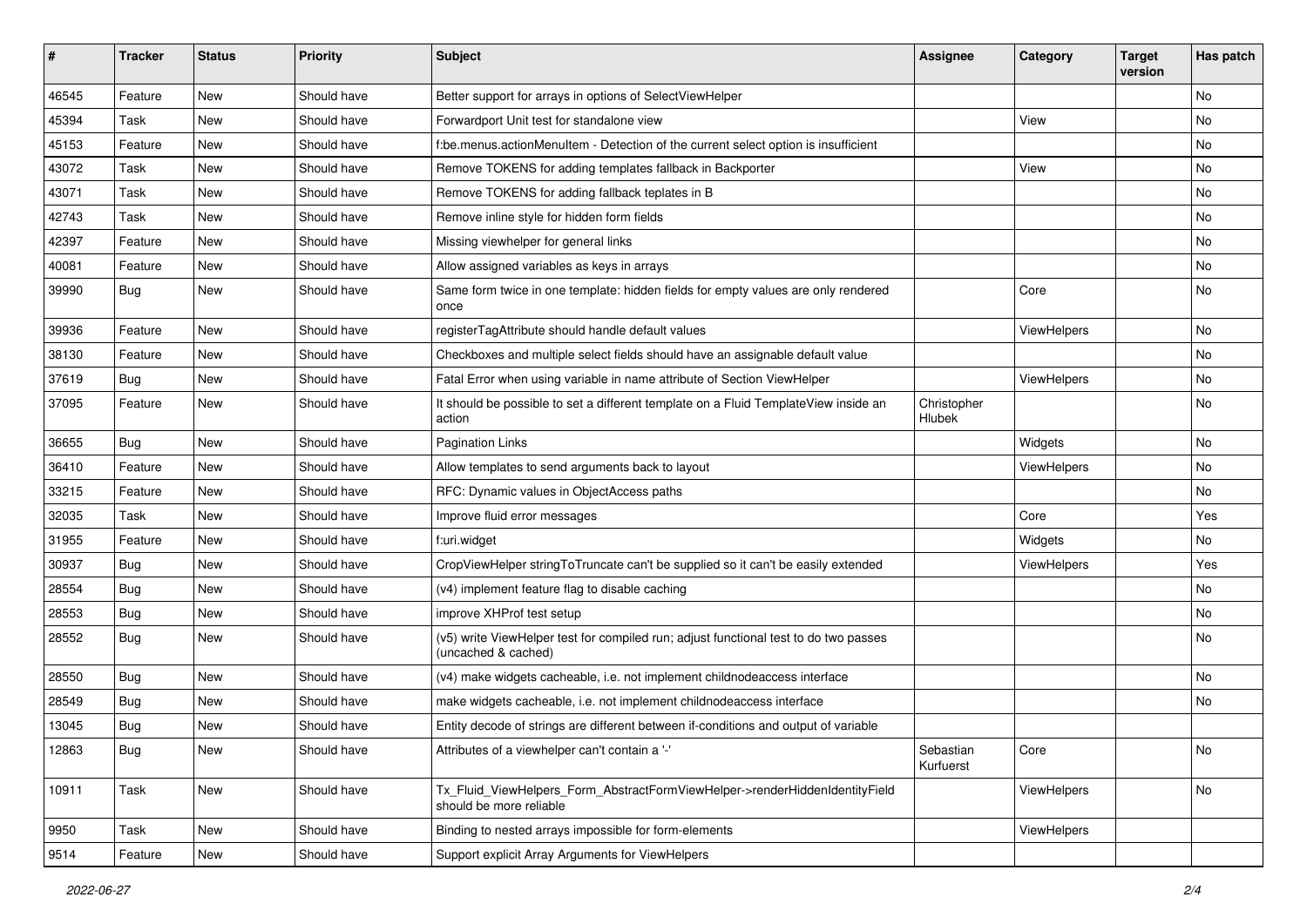| #     | <b>Tracker</b> | <b>Status</b>       | <b>Priority</b> | Subject                                                                               | <b>Assignee</b>             | Category    | <b>Target</b><br>version | Has patch |
|-------|----------------|---------------------|-----------------|---------------------------------------------------------------------------------------|-----------------------------|-------------|--------------------------|-----------|
| 8648  | Bug            | New                 | Should have     | format.crop ViewHelper should support all features of the crop stdWrap function       |                             | ViewHelpers |                          | <b>No</b> |
| 4704  | Feature        | New                 | Should have     | Improve parsing exception messages                                                    |                             | Core        |                          |           |
| 3481  | Bug            | New                 | Should have     | Use ViewHelperVariableContainer in PostParseFacet                                     |                             | Core        |                          | No        |
| 28551 | Bug            | Accepted            | Should have     | (v4) backport VHTest                                                                  | Sebastian<br>Kurfuerst      |             |                          | No        |
| 5933  | Feature        | Accepted            | Should have     | Optional section rendering                                                            | Sebastian<br>Kurfuerst      | ViewHelpers |                          | No        |
| 58862 | Bug            | Needs<br>Feedback   | Should have     | FormViewHelper doesn't accept NULL as value for \$arguments                           | <b>Bastian</b><br>Waidelich | ViewHelpers |                          | Yes       |
| 46091 | Task           | Needs<br>Feedback   | Should have     | Show source file name and position on exceptions during parsing                       |                             |             |                          | No        |
| 45345 | Feature        | Needs<br>Feedback   | Should have     | Easy to use comments for fluid that won't show in output                              |                             |             |                          |           |
| 33394 | Feature        | Needs<br>Feedback   | Should have     | Logical expression parser for BooleanNode                                             | <b>Tobias Liebig</b>        | Core        |                          | No        |
| 8491  | Task           | Needs<br>Feedback   | Should have     | link.action and uri.action differ in absolute argument                                | Karsten<br>Dambekalns       | ViewHelpers |                          | No        |
| 3291  | Feature        | Needs<br>Feedback   | Should have     | Cacheable viewhelpers                                                                 |                             |             |                          | No        |
| 65424 | Bug            | <b>Under Review</b> | Should have     | SelectViewHelper must respect option(Value Label)Field for arrays                     |                             | ViewHelpers |                          | <b>No</b> |
| 55008 | Bug            | <b>Under Review</b> | Should have     | Interceptors should be used in Partials                                               | Christian Müller            |             |                          | No        |
| 53806 | Bug            | <b>Under Review</b> | Should have     | Paginate widget maximumNumberOfLinks rendering wrong number of links                  | Bastian<br>Waidelich        | Widgets     |                          | No        |
| 52640 | Feature        | <b>Under Review</b> | Should have     | Create an UnlessViewHelper as opposite to the IfViewHelper                            | Marc Neuhaus                |             |                          | No        |
| 52536 | Bug            | <b>Under Review</b> | Should have     | Errorclass not set if no property-attribute set                                       |                             |             |                          |           |
| 50888 | Bug            | <b>Under Review</b> | Should have     | WSOD by changing name of section and if Fluid caches are generated                    |                             |             |                          | No        |
| 49756 | Feature        | <b>Under Review</b> | Should have     | Select values by array key in checkbox viewhelper                                     |                             |             |                          | No        |
| 47006 | Bug            | <b>Under Review</b> | Should have     | widget identifier are not unique                                                      |                             |             |                          | No        |
| 46257 | Feature        | <b>Under Review</b> | Should have     | Add escape sequence support for Fluid                                                 |                             | Core        |                          | No        |
| 34682 | Bug            | <b>Under Review</b> | Should have     | Radio Button missing checked on validation error                                      |                             | ViewHelpers |                          | No        |
| 52419 | Bug            | New                 | Should have     | Wrong PHPDocs notation for default value inline f:translate viewhelper                |                             |             | $\vert$ 2.0              | No        |
| 36662 | Bug            | Needs<br>Feedback   | Should have     | Checked state isn't always correct when property is collection                        | Kevin Ulrich<br>Moschallski | ViewHelpers | 1.1.1                    | No        |
| 40998 | <b>Bug</b>     | <b>Under Review</b> | Should have     | Missing parent request namespaces in form field name prefix                           | Sebastian<br>Kurfuerst      | ViewHelpers | 1.1.1                    | No        |
| 45384 | <b>Bug</b>     | New                 | Must have       | Persisted entity object in widget-configuration cannot be deserialized (after reload) |                             | Widgets     | 2.0.1                    | No        |